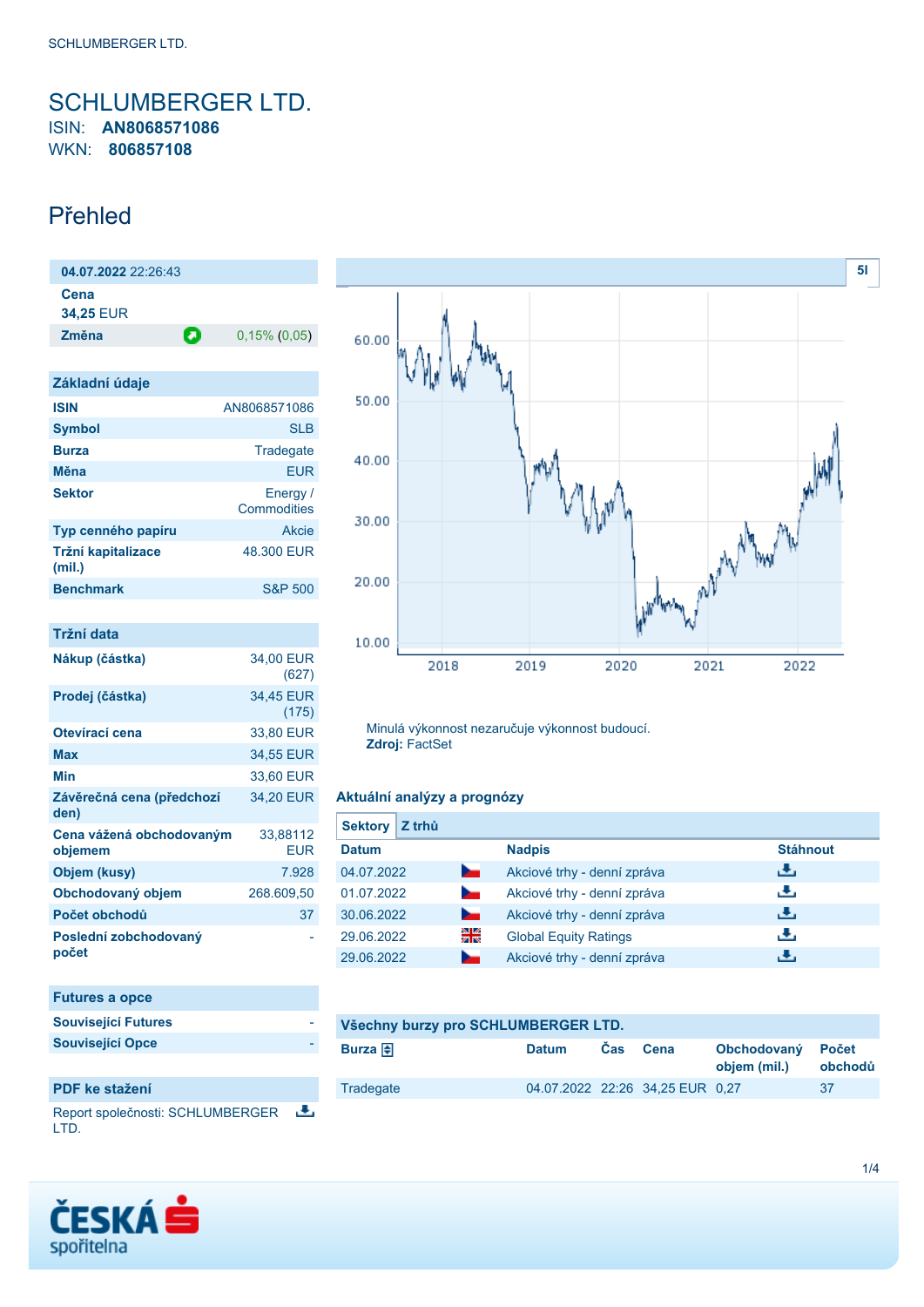| Stuttgart                                                       |                                   | 04.07.2022 11:41 33,85 EUR 0,00 | 4            |
|-----------------------------------------------------------------|-----------------------------------|---------------------------------|--------------|
| <b>NYSE</b>                                                     | 01.07.2022 22:00 35,65 USD 381,38 |                                 | 94.517       |
| Munich                                                          | 04.07.2022 08:01 33,80 EUR 0,00   |                                 |              |
| <b>London Stock Exchange</b><br><b>European Trade Reporting</b> | 04.07.2022 17:30 35,70 USD 0.00   |                                 | $\mathbf{2}$ |
| Hanover                                                         |                                   | 04.07.2022 08:01 33,80 EUR 0,00 |              |
| Hamburg                                                         | 04.07.2022 08:01 33,80 EUR 0,00   |                                 | 1            |
| Frankfurt                                                       | 04.07.2022 16:13 34,00 EUR 0,04   |                                 | 6            |
| <b>Euronext Paris</b>                                           | 04.07.2022 17:35 34,00 EUR 0,45   |                                 | 107          |
| <b>Duesseldorf</b>                                              | 04.07.2022 19:30 34,20 EUR 0,00   |                                 | 15           |
| <b>Berlin</b>                                                   |                                   | 04.07.2022 08:08 33.80 EUR 0.00 |              |

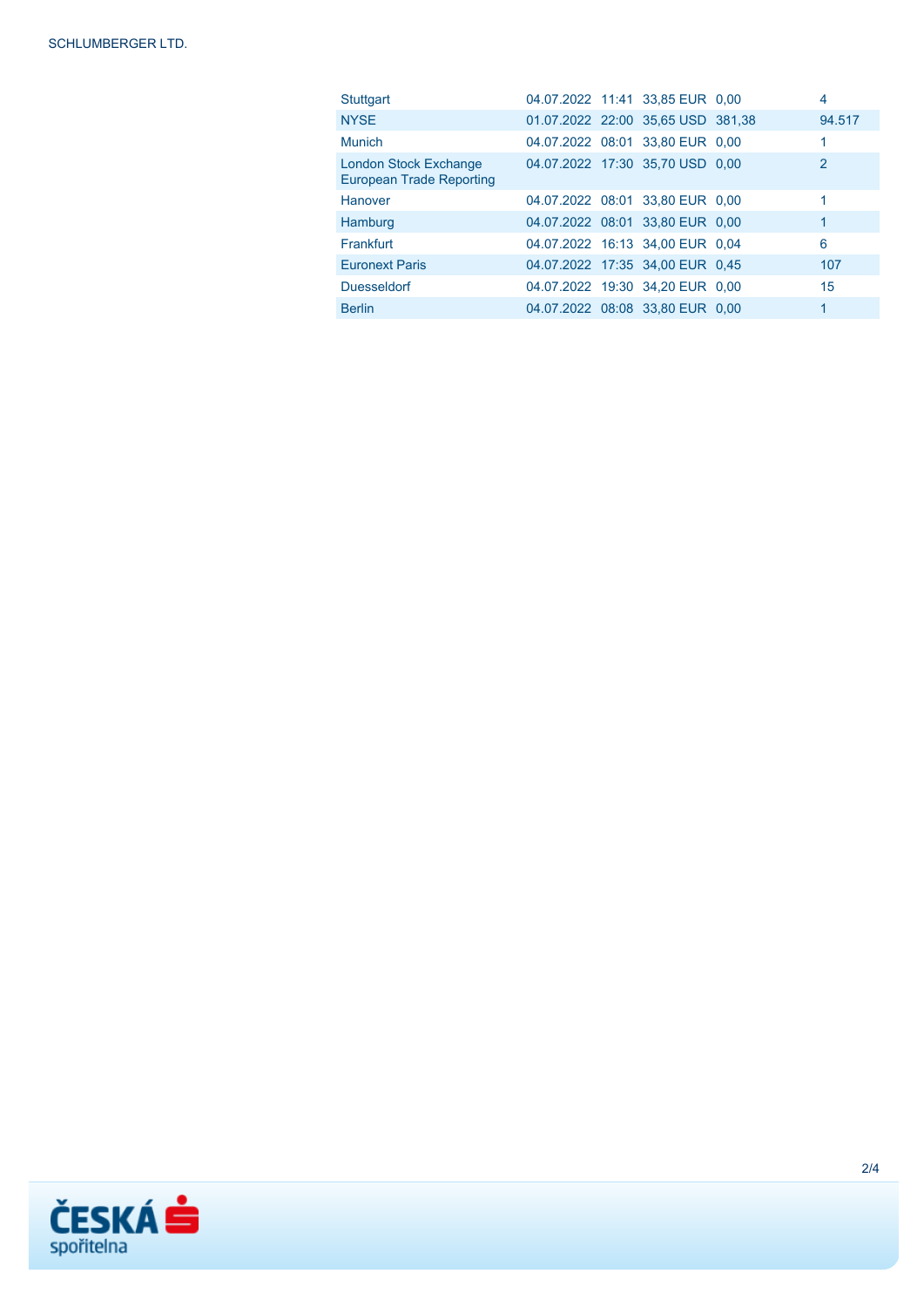# Detaily

**04.07.2022** 22:26:43

**Cena**

**34,25** EUR

**Změna** 0,15% (0,05)

| Základní údaje               |                         |
|------------------------------|-------------------------|
| <b>ISIN</b>                  | AN8068571086            |
| <b>Symbol</b>                | SIB                     |
| <b>Burza</b>                 | Tradegate               |
| Měna                         | <b>FUR</b>              |
| <b>Sektor</b>                | Energy /<br>Commodities |
| Typ cenného papíru           | Akcie                   |
| Tržní kapitalizace<br>(mil.) | 48.300 EUR              |
| <b>Benchmark</b>             | <b>S&amp;P 500</b>      |
|                              |                         |

| Tržní data                          |                        |
|-------------------------------------|------------------------|
| Nákup (částka)                      | 34,00 EUR<br>(627)     |
| Prodej (částka)                     | 34,45 EUR<br>(175)     |
| Otevírací cena                      | 33,80 EUR              |
| Max                                 | 34,55 EUR              |
| Min                                 | 33,60 EUR              |
| Závěrečná cena (předchozí<br>den)   | 34.20 EUR              |
| Cena vážená obchodovaným<br>objemem | 33,88112<br><b>EUR</b> |
| Objem (kusy)                        | 7.928                  |
| Obchodovaný objem                   | 268.609,50             |
| Počet obchodů                       | 37                     |
| Poslední zobchodovaný<br>počet      |                        |

### **Výkonnost a riziko**

|                   | 6m        | 1r        | 3r       |
|-------------------|-----------|-----------|----------|
| Výkonn. (%)       | $+16,27%$ | $+24,05%$ | $-2,70%$ |
| Výkonn.<br>(abs.) | $+4.80$   | $+6,65$   | $-0.95$  |
| <b>Beta</b>       | 0,53      | 0,73      | 1,33     |
| <b>Volatilita</b> | 51,69     | 45,51     | 58,03    |



Minulá výkonnost nezaručuje výkonnost budoucí. **Zdroj:** FactSet

| <b>Ceny</b>                           |                        |
|---------------------------------------|------------------------|
| Ø cena 5 dní  Ø objem 5 dní (ks.)     | 34,50 EUR (12.062)     |
| Ø cena 30 dní  Ø objem 30 dní (ks.)   | 39,78 EUR (7.797)      |
| Ø cena 100 dní  Ø objem 100 dní (ks.) | 38,23 EUR (10.137)     |
| Ø cena 250 dní  Ø objem 250 dní (ks.) | 31,64 EUR (7.830)      |
| <b>YTD Max</b> datum                  | 46,85 EUR (09.06.2022) |
| <b>YTD Min   datum</b>                | 26,30 EUR (03.01.2022) |
| 52týdenní max.   datum                | 46,85 EUR (09.06.2022) |
| 52týdenní min.   datum                | 21,95 EUR (19.07.2021) |